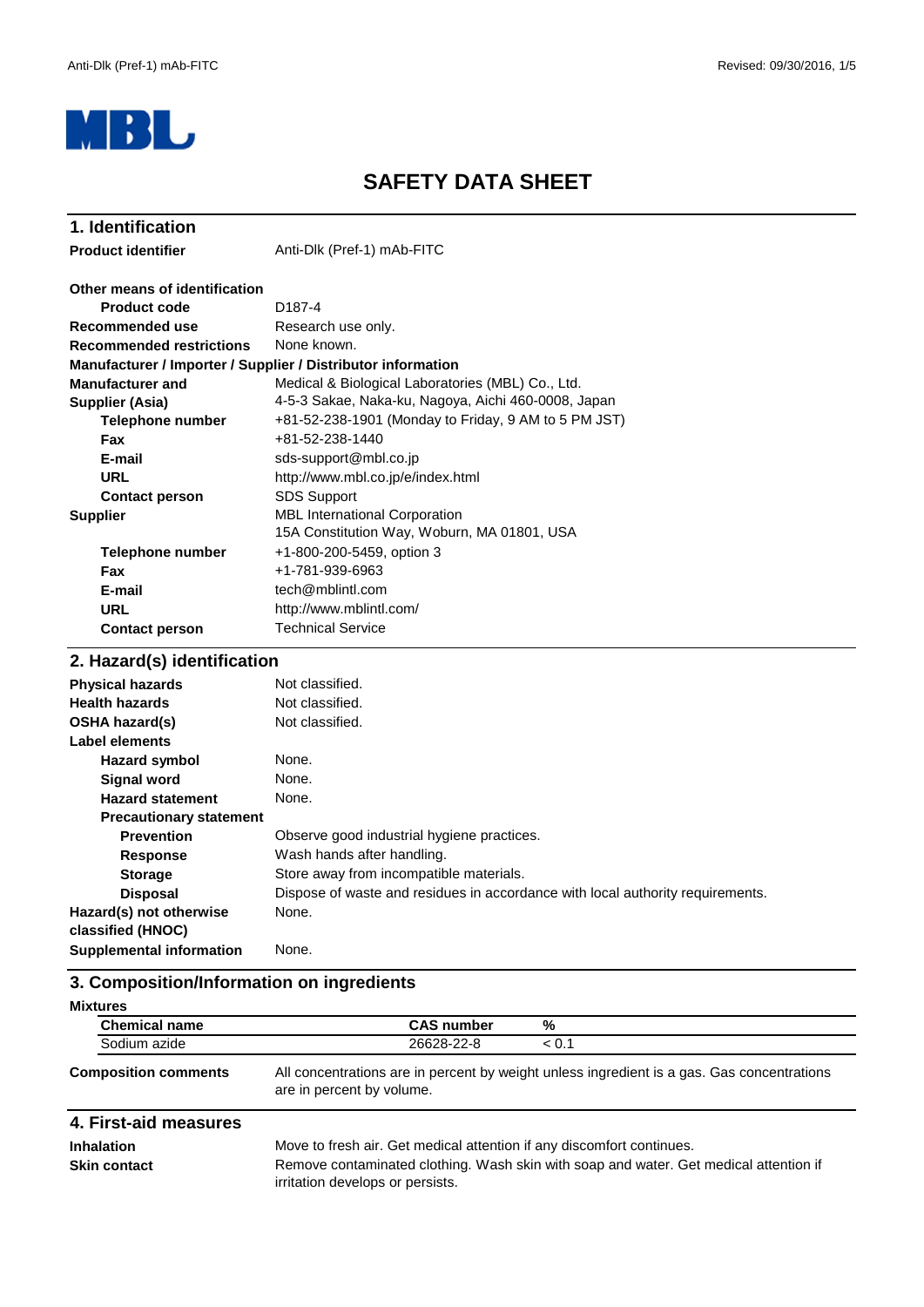| Eye contact                                                                  | Rinse immediately with plenty of water, also under the eyelids. Get medical attention if<br>irritation develops or persists. |
|------------------------------------------------------------------------------|------------------------------------------------------------------------------------------------------------------------------|
| Ingestion                                                                    | Rinse mouth thoroughly. Get medical attention if any discomfort occurs.                                                      |
| Most important symptoms/<br>effects, acute and delayed                       | Dry skin.                                                                                                                    |
| Indication of immediate<br>medical attention and special<br>treatment needed | Treat symptomatically.                                                                                                       |
| <b>General information</b>                                                   | Get medical attention if any discomfort develops.                                                                            |

### **5. Fire-fighting measures**

| Suitable extinguishing media<br>Unsuitable extinguishing            | Use fire-extinguishing media appropriate for surrounding materials.<br>None known.                                                                       |
|---------------------------------------------------------------------|----------------------------------------------------------------------------------------------------------------------------------------------------------|
| media                                                               |                                                                                                                                                          |
| Specific hazards arising from None known.<br>the chemical           |                                                                                                                                                          |
| Special protective equipment<br>and precautions for<br>firefighters | Self-contained breathing apparatus, operated in positive pressure mode and full protective<br>clothing must be worn in case of fire.                     |
| Fire-fighting equipment/<br>instructions                            | Move containers from fire area if you can do it without risk. Use water spray to cool<br>unopened containers. Prevent entry to sewers and public waters. |
| <b>General fire hazards</b>                                         | The product is non-combustible.                                                                                                                          |
| 6 Accidental release measures                                       |                                                                                                                                                          |

#### **6. Accidental release measures**

| <b>Personal precautions,</b><br>protective equipment and<br>emergency procedures | Avoid inhalation of mist and contact with skin and eyes. For personal protection, see Section<br>8 of the SDS. |
|----------------------------------------------------------------------------------|----------------------------------------------------------------------------------------------------------------|
| Methods and materials for                                                        | Absorb spillage with suitable absorbent material. After removal, flush contaminated area                       |
| containment and cleaning up                                                      | thoroughly with water. For waste disposal, see Section 13 of the SDS.                                          |
| <b>Environmental precautions</b>                                                 | Prevent further leakage or spillage if safe to do so.                                                          |

### **7. Handling and storage**

|                                                                    | <b>Precautions for safe handling</b> Avoid contact with eyes and prolonged skin contact. Wash hands after handling. Observe<br>good industrial hygiene practices. |
|--------------------------------------------------------------------|-------------------------------------------------------------------------------------------------------------------------------------------------------------------|
| Conditions for safe storage,<br>including any<br>incompatibilities | Keep container tightly closed. Store away from incompatible materials.                                                                                            |

#### **8. Exposure controls/personal protection**

#### **Occupational exposure limits**

| <b>Components</b>                                                                     | Type    | Value                  |
|---------------------------------------------------------------------------------------|---------|------------------------|
| Sodium azide (CAS 26628-22-8)                                                         | Ceiling | $0.29 \,\mathrm{mg/m}$ |
|                                                                                       |         | $0.11$ ppm             |
| <b>ITA NIAALI BULLEA ELEALURE ITULI APRILIERIN LEI KULLE ITULI BULLEAU LEI MEDIAN</b> |         |                        |

| US NIOSH Pocket Guide to Chemical Hazards: Ceiling Limit Value and Time Period (if specified) |      |       |  |
|-----------------------------------------------------------------------------------------------|------|-------|--|
| <b>Components</b>                                                                             | Type | Value |  |

| <b>UUIIIDUIIGIILJ</b>         | סטוי    | vaiut              |
|-------------------------------|---------|--------------------|
| Sodium azide (CAS 26628-22-8) | Ceiling | $0.3 \text{ mg/m}$ |
|                               |         | ppm<br>U. I        |

**Appropriate engineering**

**Biological limit values** No biological exposure limits noted for the ingredient(s).

Provide adequate ventilation. Provide easy access to water supply and eye wash facilities.

**controls**

#### **Individual protection measures, such as personal protective equipment**

**Eye/face protection** Risk of splashes: Wear safety glasses with side shields.

**Skin protection**

 **Hand protection**

Wear protective gloves. Be aware that the liquid may penetrate the gloves. Frequent change is advisable. Suitable gloves can be recommended by the glove supplier.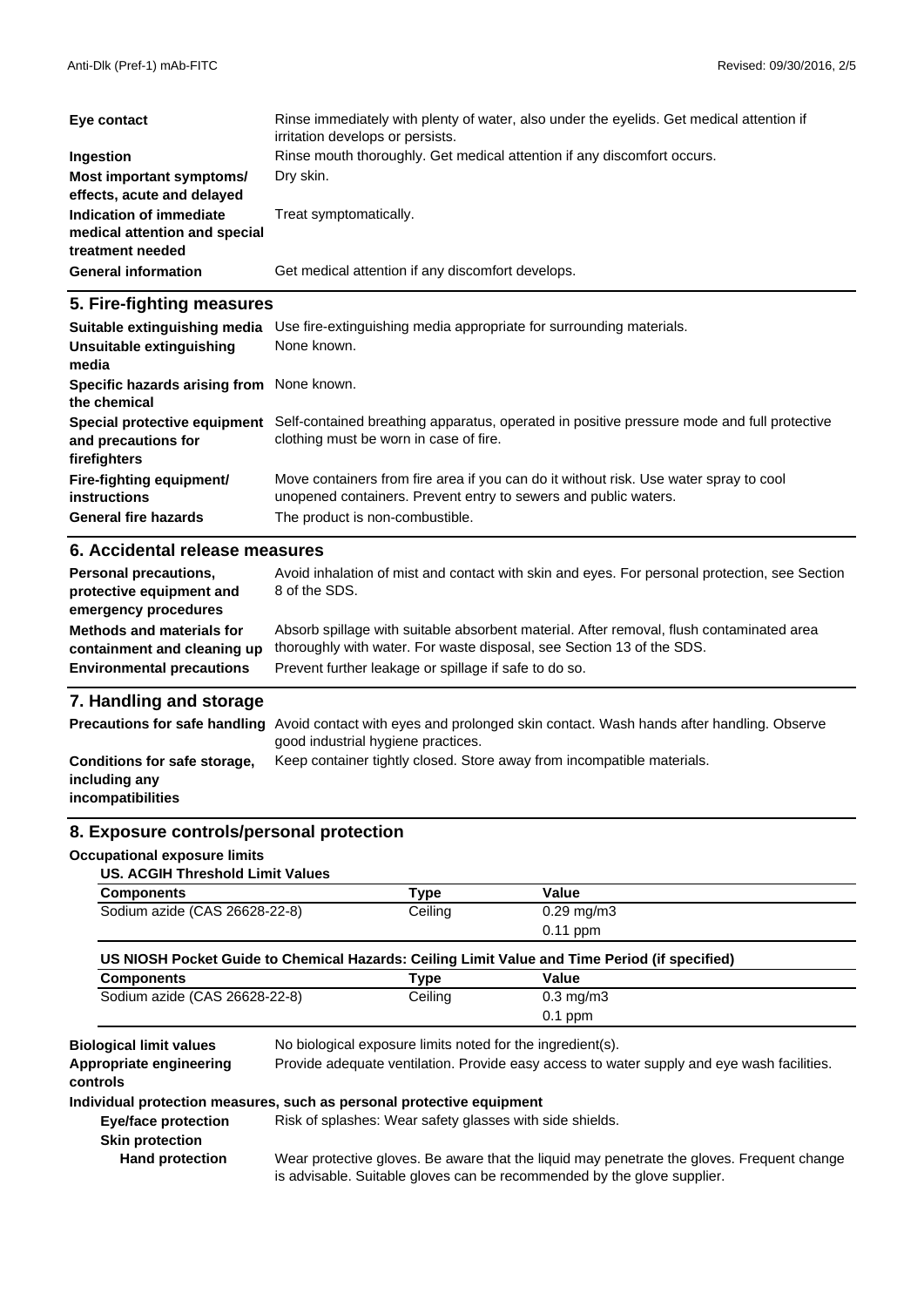| Other                         | Wear appropriate clothing to prevent repeated or prolonged skin contact.                |
|-------------------------------|-----------------------------------------------------------------------------------------|
| <b>Respiratory protection</b> | No special precautions. Seek advice from local supervisor.                              |
| <b>Thermal hazards</b>        | Wear appropriate thermal protective clothing, when necessary.                           |
| General hygiene               | Handle in accordance with good industrial hygiene and safety practice. Wash hands after |
| considerations                | handling. Routinely wash work clothing and protective equipment to remove contaminants. |

# **9. Physical and chemical properties**

| Appearance                                   |                                                                                            |
|----------------------------------------------|--------------------------------------------------------------------------------------------|
| <b>Physical state</b>                        | Liquid.                                                                                    |
| <b>Form</b>                                  | Liquid.                                                                                    |
| Color                                        | Colored, dependent on the conjugates.                                                      |
|                                              | (Alexa Fluor® 488; yellowish green, Alexa Fluor® 594; purple, Alexa Fluor® 647; pale blue, |
|                                              | APC; light blue, Azami-Green; pale green, FITC; yellowish green, PE; pink)                 |
| Odor                                         | Odorless.                                                                                  |
| <b>Odor threshold</b>                        | Not available.                                                                             |
| рH                                           | Neutral.                                                                                   |
| <b>Melting point/freezing point</b>          | Not available.                                                                             |
| Initial boiling point and                    | Not available.                                                                             |
| boiling range                                |                                                                                            |
| <b>Flash point</b>                           | Not available.                                                                             |
| <b>Evaporation rate</b>                      | Not available.                                                                             |
| Flammability (solid, gas)                    | Not applicable.                                                                            |
| Upper/lower flammability or explosive limits |                                                                                            |
| <b>Flammability limit</b>                    | Not available.                                                                             |
| - lower $(\%)$                               |                                                                                            |
| <b>Flammability limit</b>                    | Not available.                                                                             |
| - upper $(\%)$                               |                                                                                            |
| Vapor pressure                               | Not available.                                                                             |
| <b>Vapor density</b>                         | Not available.                                                                             |
| <b>Relative density</b>                      | Not available.                                                                             |
| Solubility(ies)                              | Soluble in water.                                                                          |
| <b>Partition coefficient</b>                 | Not available.                                                                             |
| ( <i>n</i> -octanol/water)                   |                                                                                            |
| <b>Auto-ignition temperature</b>             | Not available.                                                                             |
| <b>Decomposition temperature</b>             | Not available.                                                                             |
| <b>Viscosity</b>                             | Not available.                                                                             |
|                                              |                                                                                            |

# **10. Stability and reactivity**

| <b>Reactivity</b>                            | The product is stable and non reactive under normal conditions of use, storage and                                                                                                                |
|----------------------------------------------|---------------------------------------------------------------------------------------------------------------------------------------------------------------------------------------------------|
| <b>Chemical stability</b>                    | Stable at normal conditions.                                                                                                                                                                      |
| <b>Possibility of hazardous</b><br>reactions | Sodium azide: Reacts with copper, lead, silver, mercury and carbon disulfide to form<br>particularly shock-sensitive compounds. Reacts with acids, forming toxic and explosive<br>hydrogen azide. |
| <b>Conditions to avoid</b>                   | None known.                                                                                                                                                                                       |
| Incompatible materials                       | Heavy metals. Acids.                                                                                                                                                                              |
| <b>Hazardous decomposition</b><br>products   | None known.                                                                                                                                                                                       |

#### **11. Toxicological information**

| Information on likely routes of exposure |                                                                                                              |
|------------------------------------------|--------------------------------------------------------------------------------------------------------------|
| Ingestion                                | Large quantities: May cause discomfort if swallowed.                                                         |
| <b>Inhalation</b>                        | Under normal conditions of intended use, this material is not expected to be an inhalation<br>hazard.        |
| <b>Skin contact</b><br>Eye contact       | Prolonged contact may cause dryness of the skin.<br>Direct contact with eyes may cause temporary irritation. |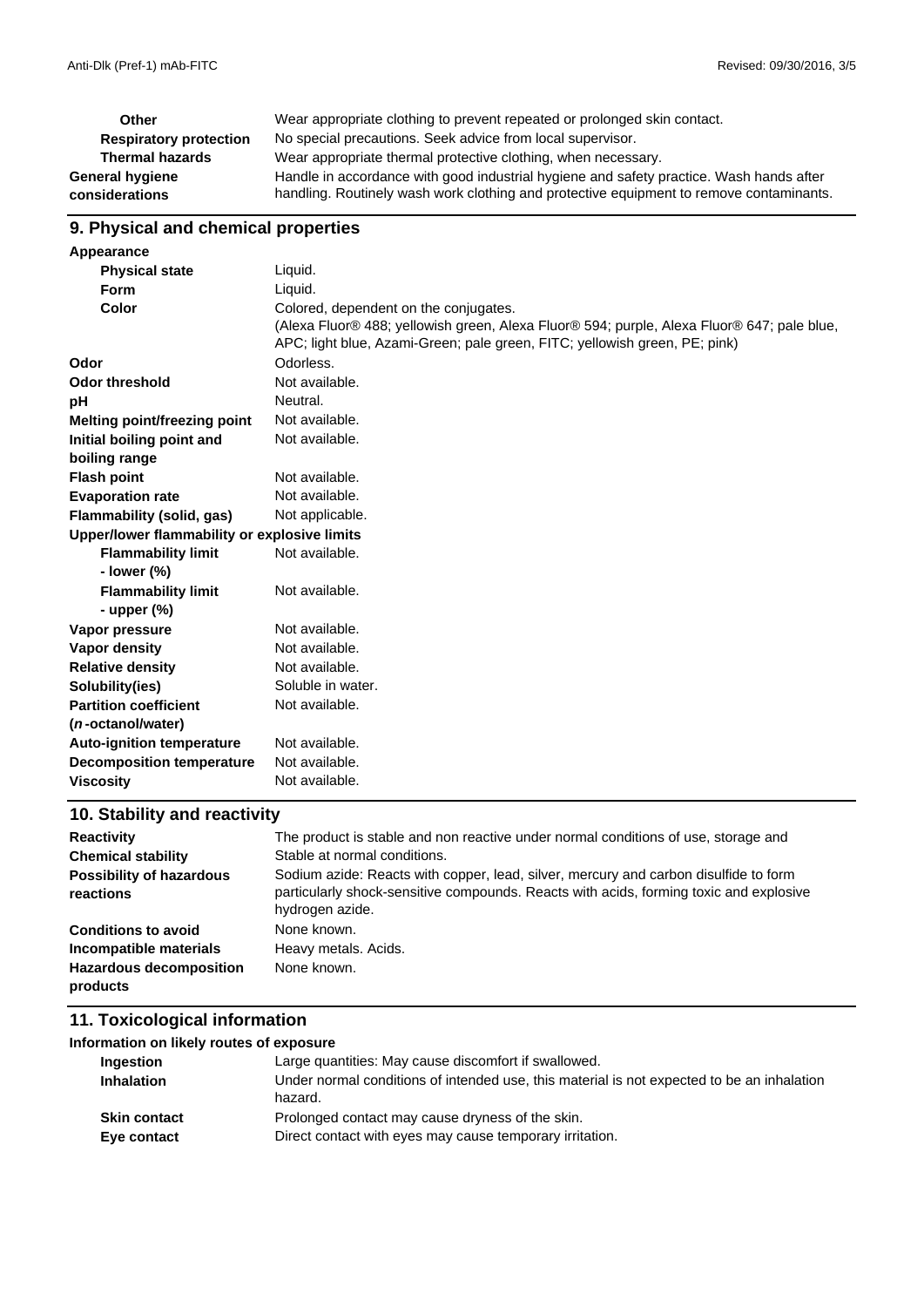| Symptoms related to the                             | Dry skin.                                                                                              |  |
|-----------------------------------------------------|--------------------------------------------------------------------------------------------------------|--|
| physical, chemical and                              |                                                                                                        |  |
| toxicological characteristics                       |                                                                                                        |  |
| Information on toxicological effects                |                                                                                                        |  |
| <b>Acute toxicity</b>                               | Large quantities: May cause discomfort if swallowed.                                                   |  |
| <b>Skin corrosion/irritation</b>                    | May cause mild skin irritation.                                                                        |  |
| Serious eye damage/eye                              | May cause eye irritation.                                                                              |  |
| irritation                                          |                                                                                                        |  |
| <b>Respiratory sensitization</b>                    | Based on available data, the classification criteria are not met.                                      |  |
| <b>Skin sensitization</b>                           | Based on available data, the classification criteria are not met.                                      |  |
| Germ cell mutagenicity                              | No data available.                                                                                     |  |
| Carcinogenicity                                     |                                                                                                        |  |
|                                                     | Not listed.<br>IARC Monographs. Overall Evaluation of Carcinogenicity                                  |  |
| <b>NTP Report on Carcinogens</b>                    | Not listed.                                                                                            |  |
|                                                     | OSHA Specifically Regulated Substances (29 CFR 1910.1001-1050) Not listed.                             |  |
| <b>Reproductive toxicity</b>                        | No data available.                                                                                     |  |
| Specific target organ toxicity No data available.   |                                                                                                        |  |
| - single exposure                                   |                                                                                                        |  |
| Specific target organ toxicity No data available.   |                                                                                                        |  |
| - repeated exposure                                 |                                                                                                        |  |
| <b>Aspiration hazard</b>                            | Based on available data, the classification criteria are not met.                                      |  |
| <b>Chronic effects</b>                              | Prolonged inhalation may be harmful.                                                                   |  |
|                                                     |                                                                                                        |  |
| 12. Ecological information                          |                                                                                                        |  |
| <b>Ecotoxicity</b>                                  | The product is not classified as environmentally hazardous. However, this does not exclude             |  |
|                                                     | the possibility that large or frequent spills have a harmful or damaging effect on the<br>environment. |  |
|                                                     |                                                                                                        |  |
| Persistence and degradability No data available.    |                                                                                                        |  |
| <b>Bioaccumulative potential</b>                    | No data available.                                                                                     |  |
| <b>Mobility in soil</b>                             | No data available.                                                                                     |  |
| <b>Mobility in general</b><br>Other adverse effects | The product is water soluble and may spread in water systems.                                          |  |
|                                                     | The environmental hazard of the product is considered to be limited.                                   |  |
| 13. Disposal considerations                         |                                                                                                        |  |
| <b>Disposal instructions</b>                        | Dispose of in accordance with all applicable regulations. Do not discharge into drains, water          |  |
|                                                     | courses or onto the ground.                                                                            |  |
| <b>Local disposal regulations</b>                   | Dispose of in accordance with local regulations.                                                       |  |
| Hazardous waste code                                | Not regulated.                                                                                         |  |
|                                                     | Waste from residues / unused Dispose of in accordance with local regulations.                          |  |
| products                                            |                                                                                                        |  |
| <b>Contaminated packaging</b>                       | Dispose of in same manner as unused product.                                                           |  |
|                                                     |                                                                                                        |  |
| <b>14. Transport information</b>                    |                                                                                                        |  |
| <b>DOT</b>                                          | Not regulated as dangerous goods.                                                                      |  |
| <b>IATA</b>                                         | Not regulated as dangerous goods.                                                                      |  |
| <b>IMDG</b>                                         | Not regulated as dangerous goods.                                                                      |  |
| <b>Transport in bulk according</b>                  | Not applicable.                                                                                        |  |
| to Annex II of MARPOL 73/78                         |                                                                                                        |  |
| and the IBC Code                                    |                                                                                                        |  |
| 15. Regulatory information                          |                                                                                                        |  |
| <b>US federal regulations</b>                       | This product is not hazardous according to OSHA 29CFR 1910.1200.                                       |  |
|                                                     | All components are on the U.S. EPA TSCA Inventory List.                                                |  |
|                                                     |                                                                                                        |  |

**TSCA Section 12(b) Export Notification (40 CFR 707, Subpt. D)** Not regulated. **OSHA Specifically Regulated Substances (29 CFR 1910.1001-1050)** Not listed. CERCLA Hazardous Substance List (40 CFR 302.4) <br>
Not listed.

**Superfund Amendments and Reauthorization Act of 1986 (SARA)**